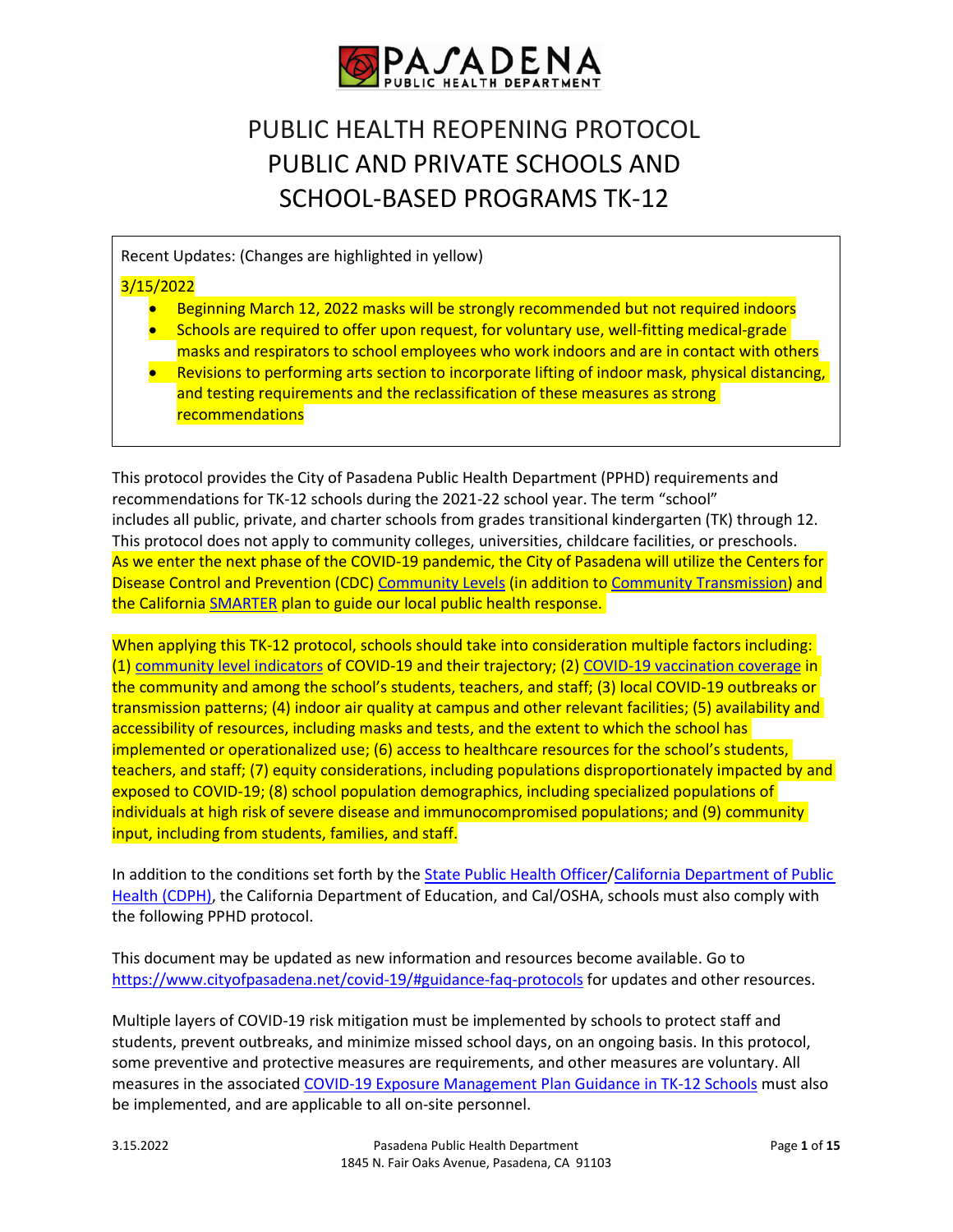**Up to date vaccination (including booster doses, when eligible) is the most effective strategy to prevent outbreaks, serious illness, and disruption to school operations and is strongly recommended for all eligible people.** Achieving a high vaccination rate, including booster doses, on your school campus is the most effective way to lower risk of infection and transmission at your school, greatly decrease risk of severe illness, hospitalization and death in those who are fully vaccinated, and provide an additional layer of protection for those who cannot be fully vaccinated, are immunocompromised, or have underlying health conditions. It is also the most effective way to prevent lost in-person instructional days, disrupted operations, and staffing shortages. Schools should reference the helpful examples of layered measures for risk reduction described in the US Centers for Disease Control and Prevention's (CDC) [Guidance for COVID-19 Prevention in K-12 Schools.](https://www.cdc.gov/coronavirus/2019-ncov/community/schools-childcare/k-12-guidance.html)

## **Steps to Reopen**

- $\checkmark$  Complete and implement this Public Health Reopening Protocol Checklist and the Exposure [Management Plan Guidance.](https://www.cityofpasadena.net/public-health/wp-content/uploads/sites/32/Exposure-management-plan.pdf)
- $\checkmark$  Provide a copy of the Public Health Reopening Protocol to each staff member and family and conduct education.
- $\checkmark$  Post copies of the completed Public Health Reopening Protocol in conspicuous locations visible to staff, parents, students, and visitors and post to your website.
- $\checkmark$  Ensure compliance with other oversight or regulatory agencies, such as the California Department of Education and the California Department of Public Health. Regularly review updated guidance from state agencies, including th[e California Department of Public Health](https://www.cdph.ca.gov/Programs/CID/DCDC/Pages/Guidance.aspx) , [California Department of Education,](https://www.cde.ca.gov/ls/he/hn/coronavirus.asp) and [Cal/OSHA.](https://www.dir.ca.gov/dosh/coronavirus/ETS.html)
- Ensure your designated COVID-19 School Compliance Task Force and School Compliance Officer are trained and prepared to implement the Exposure Management Plan.

**Note for child care programs located in schools.** Local Education Agencies (LEAs) and schools that offer day care services for children on school campuses should refer to PPHD [COVID-19 Guidance for Early](https://www.cityofpasadena.net/public-health/covid-19-ece/)  Care [and Education.](https://www.cityofpasadena.net/public-health/covid-19-ece/)

#### **Key Practices**

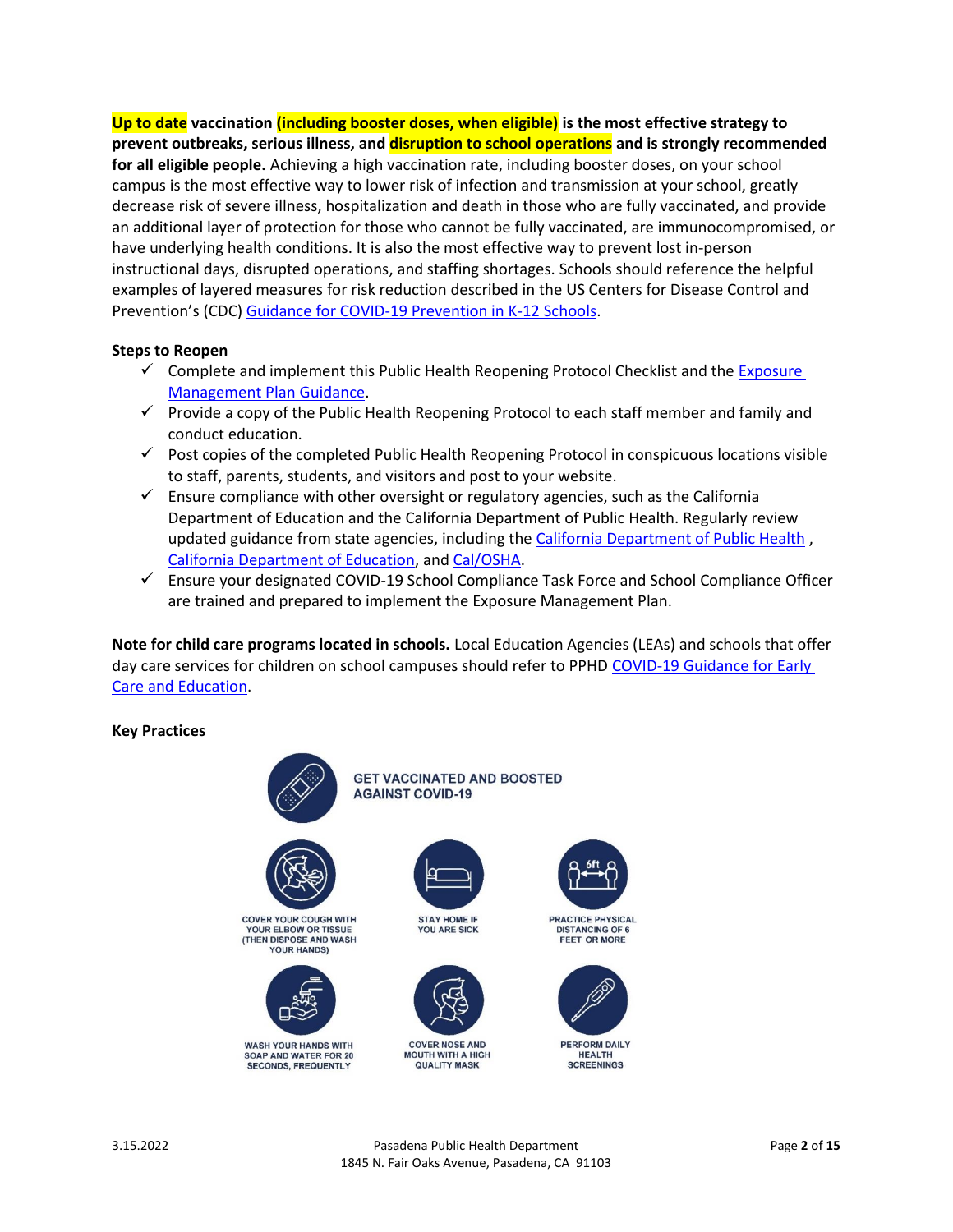# **Resources**

- California Department of Public Health [Guidance for K-12 Schools in California](https://www.cdph.ca.gov/Programs/CID/DCDC/Pages/COVID-19/K-12-Guidance-2021-22-School-Year.aspx)
- California Department of Public Health [CA Safe Schools for All Hub](https://schools.covid19.ca.gov/)
- California Department of Public Health [Testing Strategies Guidance](https://testing.covid19.ca.gov/wp-content/uploads/sites/332/2021/07/School-Testing-Considerations.pdf)
- California Department of Public Health [SMARTER](https://covid19.ca.gov/smarter/) Plan
- Centers for Disease Control and Prevention (CDC) [Schools and Child Care Programs](https://www.cdc.gov/coronavirus/2019-ncov/community/schools-childcare/index.html)
- City of Pasadena [Additional resources, including printable COVID-19 Business Signage](https://www.cityofpasadena.net/economicdevelopment/covid-19-business-resources/)
- California Department of Education Stronger Together: A Guidebook for the Safe Reopening [of California's Public Schools](https://www.cde.ca.gov/ls/he/hn/documents/strongertogether.pdf)
- California Department of Public Health [Vendor list to purchase personal protective equipment](https://www.safelymakingca.org/)
- California Department of Industrial Relations Cal/OSHA COVID-19 Emergency Temporary **[Standards](https://www.dir.ca.gov/dosh/coronavirus/ETS.html)**

# **Helpful Contact Information**

If you have questions, or if you observe a violation, you can request information or submit a complaint through the Citizen Service Center. Call 626-744-7311 or visi[t https://www.cityofpasadena.net/CSC.](https://www.cityofpasadena.net/CSC)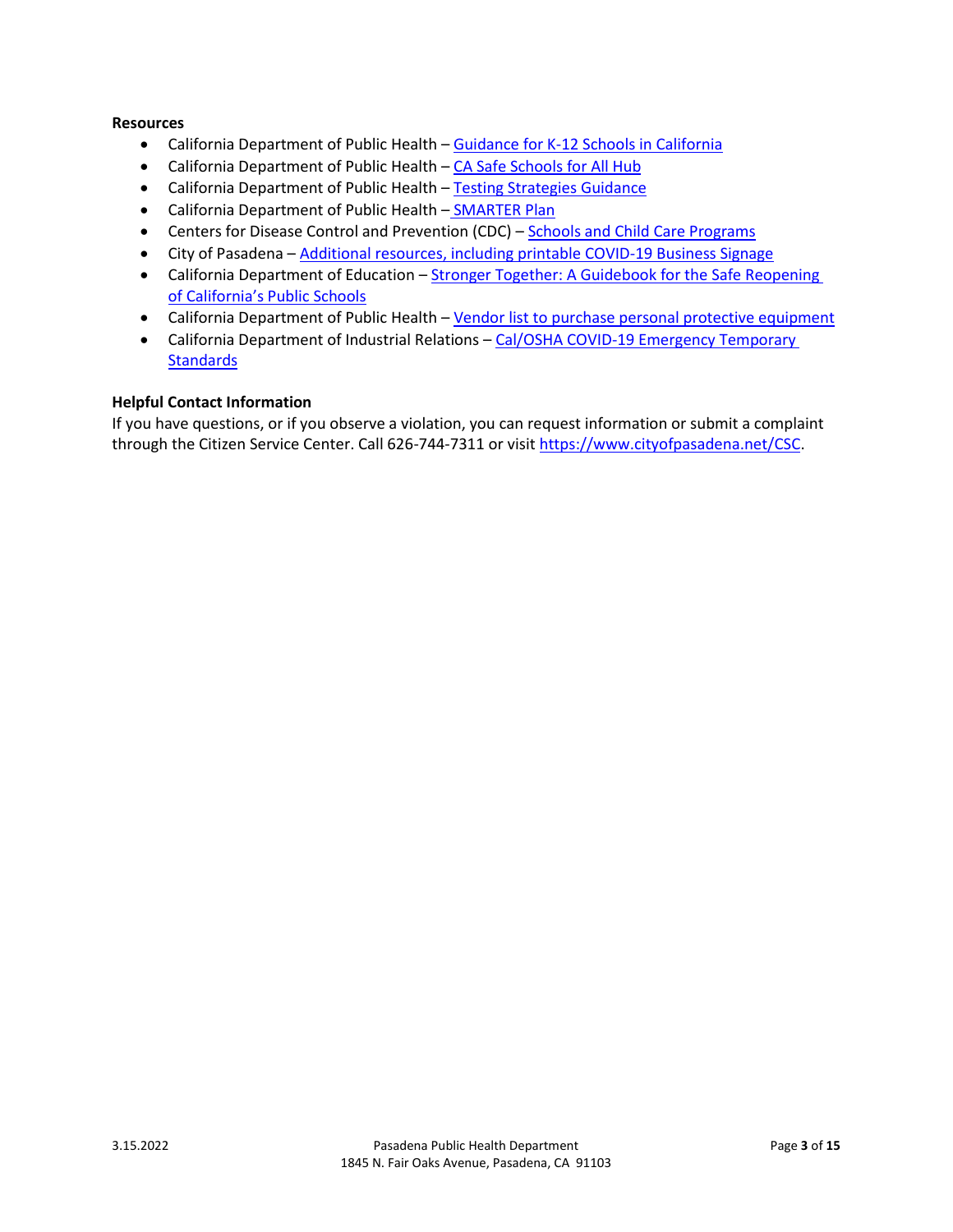# PUBLIC HEALTH REOPENING PROTOCOL CHECKLIST PUBLIC AND PRIVATE SCHOOLS AND SCHOOL-BASED PROGRAMS TK-12

### **REDUCING RISK OF COVID-19 TRANSMISSION**

*Schools and school-based programs must implement all applicable measures listed below and be prepared to explain why any measure that is not implemented is inapplicable to the campus. Designate one individual to be in charge of planning and implementation of all items. Submission of Protocol to PPHD is not required unless explicitly requested.*

| SCHOOL INFORMATION |        |
|--------------------|--------|
| School Name:       |        |
|                    |        |
| Address:           |        |
|                    |        |
| Email:             | Phone: |
|                    |        |

# **ATTESTATION BY COVID-19 COMPLIANCE TEAM LEAD/PPHD LIAISON**

By signing below, I hereby attest all required public health protocols have been implemented:

| Name:                           | Title:                                                                                                                   |
|---------------------------------|--------------------------------------------------------------------------------------------------------------------------|
|                                 | Date:<br>the contract of the contract of the contract of the contract of the contract of the contract of the contract of |
| <b>OCCUPANCY AND ATTENDANCE</b> |                                                                                                                          |

Number of administrators, teachers, and other employees returning to campus:

Number of in-person students per grade:

| h |  |  |  |
|---|--|--|--|

*The terms "employees" and "staff" refer to individuals who work in a school facility in any capacity associated with teaching, coaching, student support, provision of therapies or personal assistance to individual students, facility cleaning or maintenance, administration, or any other activity required for the school to function. "Employees" or "staff" may include individuals who are: paid directly by the school system, paid by entities acting as contractors to the school, paid by outside entities acting in collaboration with the school to serve students, paid by third parties to provide individual student services, or unpaid volunteers acting under school direction to carry out essential functions. The term "parents" refers to any persons serving as caregivers or guardians to students.*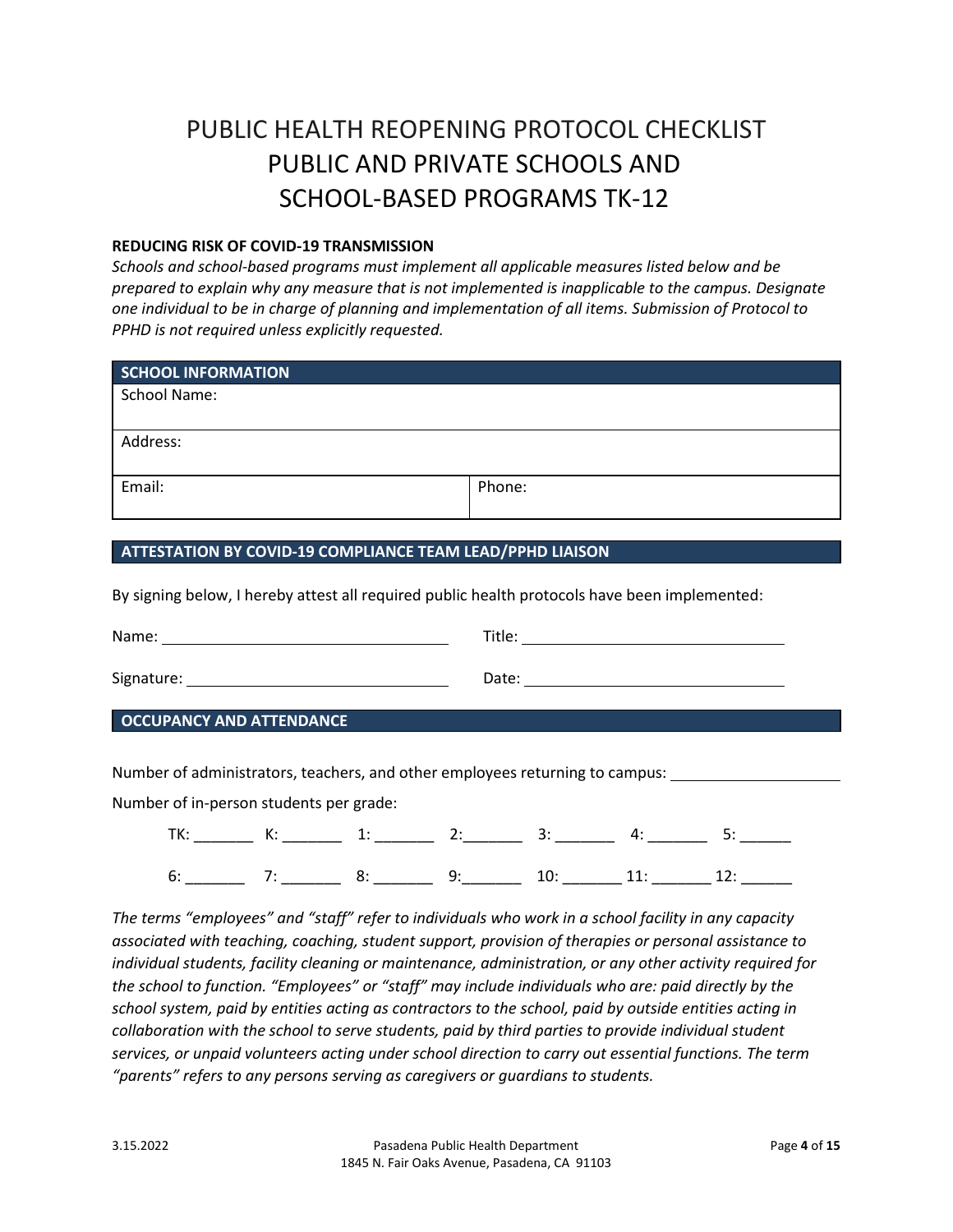# **COVID-19 CONTAINMENT, RESPONSE AND CONTROL PLAN**

The school must have a COVID-19 Containment, Response and Control Plan that describes the school's comprehensive approach to preventing and containing the spread of COVID-19 on campus. The Plan must include, but is not limited to, the following:

- $\Box$  A designated COVID-19 Compliance Team that is responsible for establishing and enforcing all COVID-19 protocols and ensuring staff and students receive education about COVID-19. Designate one member of this team (School COVID-19 Compliance Lead) as a liaison to PPHD in the event of an outbreak on campus.
- $\Box$  A plan or protocol that outlines steps to be taken immediately upon notification that any member of the school community (faculty, staff, student, visitor) tests positive for COVID-19. The protocol must include:
	- Immediate separation of the person with confirmed or suspected COVID-19 from the school community, to begin self-isolation at home. The plan must allow for temporary, on-site isolation if arrangements are needed for the person's return to their home.
	- Fact sheets or other informational materials to be given to the person with confirmed or suspected COVID-19 (or appropriate family member if a child), that explain selfisolation requirements and include links to sites for further information.
- $\Box$  A plan for initiation of the school's [Exposure Management Plan](https://www.cityofpasadena.net/public-health/wp-content/uploads/sites/32/Exposure-management-plan.pdf) consistent with PPHD guidance that outlines procedures for:
	- Isolation of the person (case) with confirmed or suspected COVID-19;
	- Identification of individuals exposed to the case while at school;
	- Quarantine of employees and students who do not meet criteria for remaining in school after exposure to someone with COVID-19 in school as described in the school's [Exposure Management Plan;](https://www.cityofpasadena.net/public-health/wp-content/uploads/sites/32/Exposure-management-plan.pdf?v=1641242806349) and
	- Access to testing for all exposed individuals within the school, regardless of vaccination status, as the basis for further control measures.
	- Notification to PPHD of all confirmed cases of COVID-19 among staff, students, or visitors who were at school at any point 14 days prior to the illness onset date.
		- The illness onset date is the symptom onset date of the infected person, or for an asymptomatic person, the COVID-19 test date.
		- **Example 2** Cases should be reported within 1 business day of the school learning of the case.
		- The School Compliance Lead submits this information to PPHD using the COVID-19 [Case and Contact Line List for Education Sector.](https://www.cityofpasadena.net/public-health/wp-content/uploads/sites/32/COVID-19-Line-List-Template-for-Education-Institutions.xlsx) If needed, additional time may be requested. Secure (encrypted) online email via [nursing@cityofpasadena.net](mailto:nursing@cityofpasadena.net) is the preferred method for notifying PPHD of COVID-19 exposures; or FAX (626) 744- 6115.
		- Note: The **continued** activation of protocol procedures *first initiated in schools* during the Omicron variant surge now allows some flexibility in the mechanism of case reporting. See [Optional Temporary Surge Measures for TK-12 Schools](https://www.cityofpasadena.net/public-health/wp-content/uploads/sites/32/Temporary-Surge-Measures-K-12-Schools.pdf?v=1643905208735) for details.
- $\Box$  Contingency plans for full or partial closure of in-person school operations if that should become necessary based on an outbreak in the school or community.
- $\Box$  A plan or protocol for incorporating COVID-19 testing into regular school operations. See additional information regarding testing below.
- $\Box$  Measures outlined in the [Optional Temporary Surge Measures for TK-12 Schools](https://www.cityofpasadena.net/public-health/wp-content/uploads/sites/32/Temporary-Surge-Measures-K-12-Schools.pdf?v=1642630730982) protocol may be adopted by schools.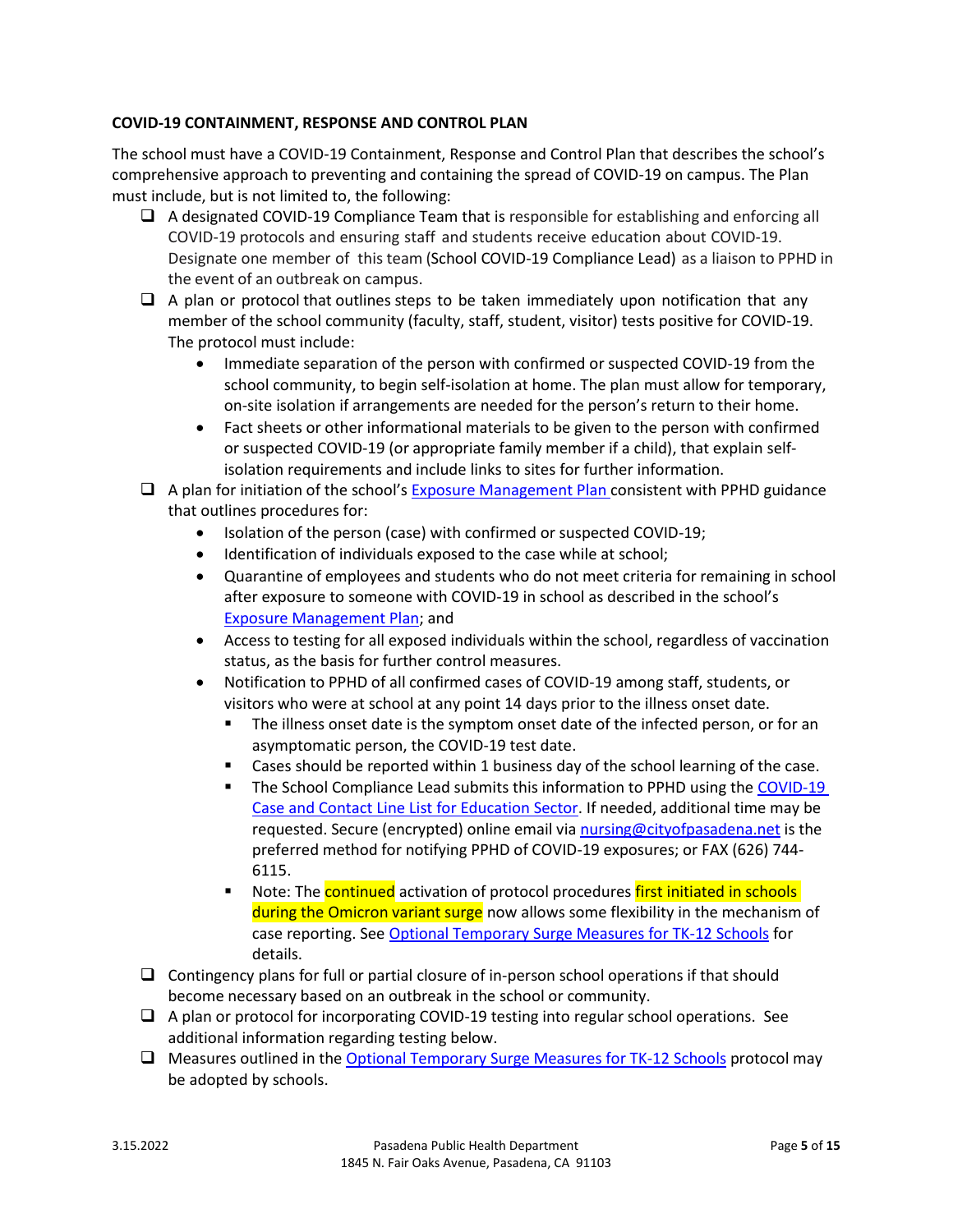# **LAYERS OF RISK MITIGATION**

## **Layers of Risk Mitigation – Vaccination**

Achieving a high vaccination rate on your school campus is the first and best way to lower risk of infection and transmission at your school, greatly decrease risk of severe illness, hospitalization and death in those who are fully vaccinated and boosted, and provide an additional layer of protection for those who are not currently eligible for vaccination (e.g., all students younger than 5 years of age). Booster shots should be encouraged or required in accordance with CDC guidance for eligible populations (currently everyone ages 12 years and older, and ages 5-11 if immunocompromised).

- $\Box$  School has systematically and consistently adopted policies and provided communication to help normalize, promote and facilitate COVID-19 vaccination for all eligible staff and students on campus. School communication should clearly explain CDC recommendations for COVID-19 vaccination and outlines opportunities to access vaccine.
- $\Box$  School has created partnerships with PPHD, commercial pharmacies, or other vaccine providers to connect staff, students or families to COVID-19 vaccination opportunities.
- $\Box$  Schools have promoted accurate vaccine information through formal and informal channels, such as educating and training staff and students to understand vaccine science, and how to identify misinformation and counter and dispel myths.
- $\Box$  School is in compliance with the [Health Officer Order](https://www.cdph.ca.gov/Programs/CID/DCDC/Pages/COVID-19/Order-of-the-State-Public-Health-Officer-Vaccine-Verification-for-Workers-in-Schools.aspx) issued by the State of California on August 11, 2021 that requires all school staff to either show proof of full vaccination or be tested at least once per week.

## **Layers of Risk Mitigation – Wearing Masks**

- $\Box$  No person can be prevented from wearing a mask as a condition of participation in an activity or entry into a school, unless wearing a mask would pose a safety hazard (e.g., watersports).
- $\Box$  It is strongly recommended but not required that employees and visitors 2 years and older wear a face mask at all times when indoors, except when working alone in a private office with closed doors; when working alone in a larger open workspace; or when actively eating or drinking.
- $\Box$  It is strongly recommended but not required that students 2 years old and older wear a mask at all times when indoors, except when carrying out activities that preclude the use of a mask such as actively eating or drinking, showering, swimming, napping, or playing an instrument; or singing when in a room alone with the door closed.
- $\Box$  All employees, students and visitors 2 years and older are recommended to wear a face mask when outdoors in crowded outdoor settings.
- $\Box$  Individuals are strongly recommended but not required to wear a mask when riding on a school bus, van or other school transports.
- $\Box$  Persons exempted from wearing a face covering due to a medical condition are strongly recommended to wear a non-restrictive alternative, such as a face shield with a drape on the bottom edge, as long as their condition permits it.
- $\Box$  Masking with an upgraded mask may be required for a limited time both indoors and outdoors when around others, in special circumstances such as a student or staff member in school who was recently isolating following a positive COVID-19 test or the onset of symptoms of COVID-19, or was recently quarantining after an exposure to a confirmed case.

#### *What are the specific masking requirements for employees?*

 **Requirement to provide upgraded masks to all school employees:** At this time, all school employees, as defined above, may choose to wear [medical-grade surgical masks](https://www.cdc.gov/coronavirus/2019-ncov/your-health/effective-masks.html) (also referred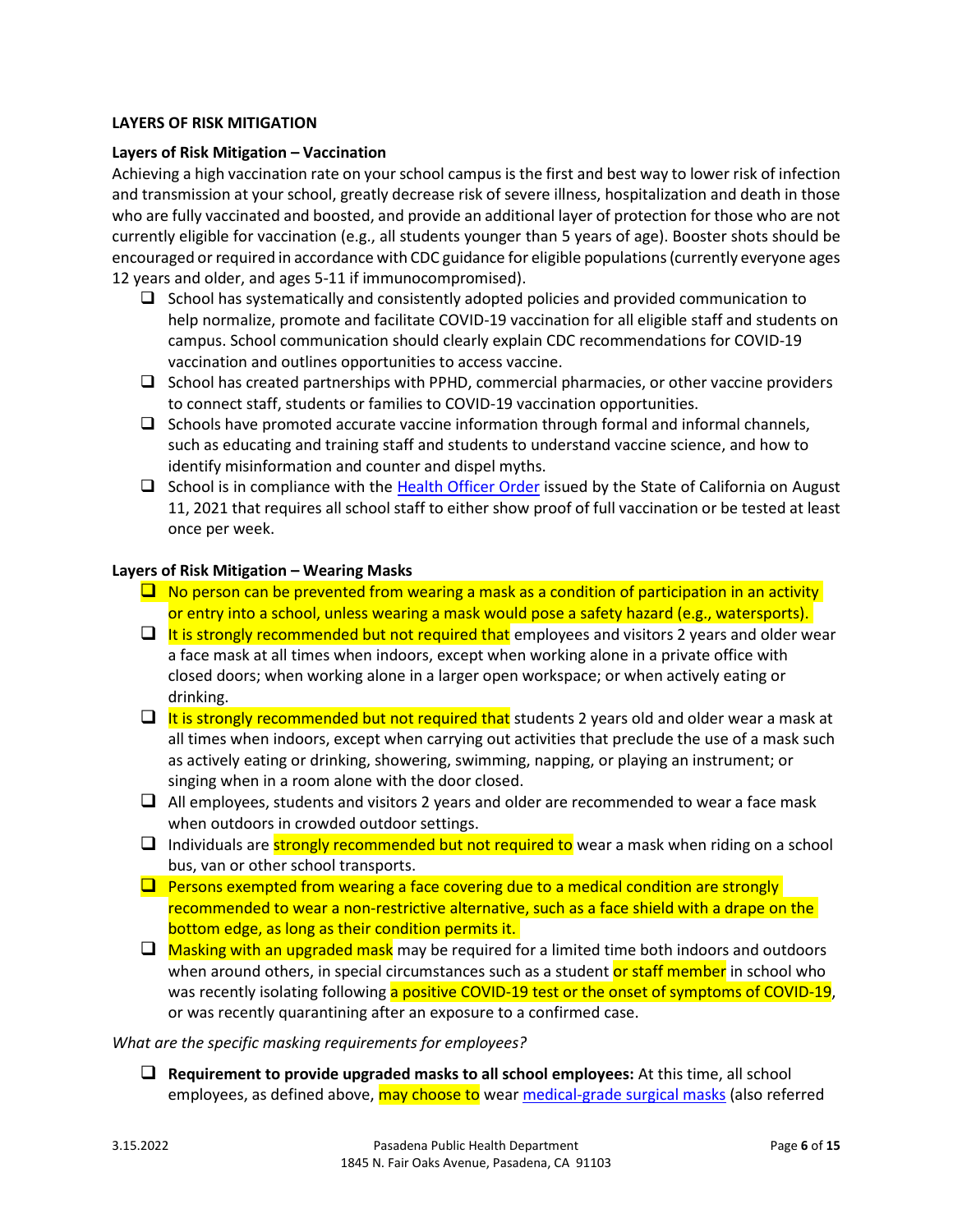to as medical procedure masks and are three-ply) or [higher level PPE](https://www.cdc.gov/coronavirus/2019-ncov/hcp/respirator-use-faq.html) (e.g., [KN95 mask or N95](https://www.cdc.gov/niosh/npptl/pdfs/understanddifferenceinfographic-508.pdf)  respirator). For those wearing surgical masks, double masking with a cloth face covering worn over the surgical mask is recommended for enhanced protection. Cloth face coverings alone are not prohibited at this time, but not recommended for use as protection against COVID-19, as cloth masks (unless ASTM F3502-Level 2 certified) do not provide the same level of source control or personal protection against COVID-19 as a medical-grade surgical mask or higher level PPE. Review [CDC resources on verifying NIOSH approval for PPE](https://www.cdc.gov/niosh/npptl/usernotices/counterfeitResp.html) and for types of masks [and respirators.](https://www.cdc.gov/coronavirus/2019-ncov/prevent-getting-sick/types-of-masks.html)

- $\Box$  Schools are required to offer employees, at no cost, an appropriate face mask that covers the nose and mouth. Upon request, provide a high-grade surgical mask (3-ply), KN95 mask or respirator, preferably N95, to any employee who cares for sick children or who has close contact with a child with a medical condition that precludes the child's use of a facemask.
- $\Box$  PPHD recommends that masks be worn outdoors when in crowded outdoor settings where distancing cannot be easily and reliably maintained.
- $\Box$  [Cal-OSHA](https://www.dir.ca.gov/dosh/coronavirus/ETS.html) requires employers to provide, upon request, respirators to any unvaccinated employee, along with instructions on how to ensure the mask fits appropriately.
- $\Box$  Teachers or other staff who prefer to wear masks, but are concerned about potential barriers to phonological instruction, should consider masks with clear areas that make the lips and mouth visible, or a face shield with a drape at the bottom.

*What are the specific masking requirements for students?*

- **At this time, universal masking is strongly recommended, except when actively eating or drinking, for indoor settings on the school campus and on transports.** PPHD recommends that masks also be worn outdoors when in crowded outdoor settings where distancing cannot be easily and reliably maintained.
- $\Box$  It is strongly recommended, but not required, that students wear upgraded masks which at a minimum are well-fitting, non-cloth\* masks of multiple layers of non-woven material with a nose wire. \*Cloth masks meeting ASTM standards for high filtration efficiency (ASTM F3502 level 2) are permitted.
- $\Box$  Provide a medical-grade surgical mask to symptomatic students who are waiting in the designated isolation area prior to leaving campus, if they are wearing a less protective mask.
- $\Box$  Deploy staff at entries, hallways or other common areas to remind students of any school site rules concerning use of face masks.
- $\Box$  Public schools should be aware of the requirements i[n AB 130](https://www.cde.ca.gov/sp/eo/is/changesisab130.asp) to offer independent study programs for the 2021-22 school year.
- $\Box$  Alternative protective strategies may be adopted to accommodate students who are on Individualized Education or 504 Plans or in situations where use of masks is challenging due to pedagogical or developmental reasons (e.g., communicating or assisting young children or those with special needs). For students who prefer increased personal protection but cannot tolerate a mask, they may consider using a face shield with a drape at the bottom.
- $\Box$  During physical education classes held indoors, it is strongly recommended that all present wear masks except when drinking water.

# *What should be communicated regarding use and care of masks?*

 $\Box$  Inform staff, parents, and students of any school site requirements or strong recommendations for face masks prior to the start of the school year and on a regular basisthroughout the school year, including the strong recommendation for upgraded masks that provide a higher level of protection, including three-ply surgical masks with a nose wire, KN95 or N95.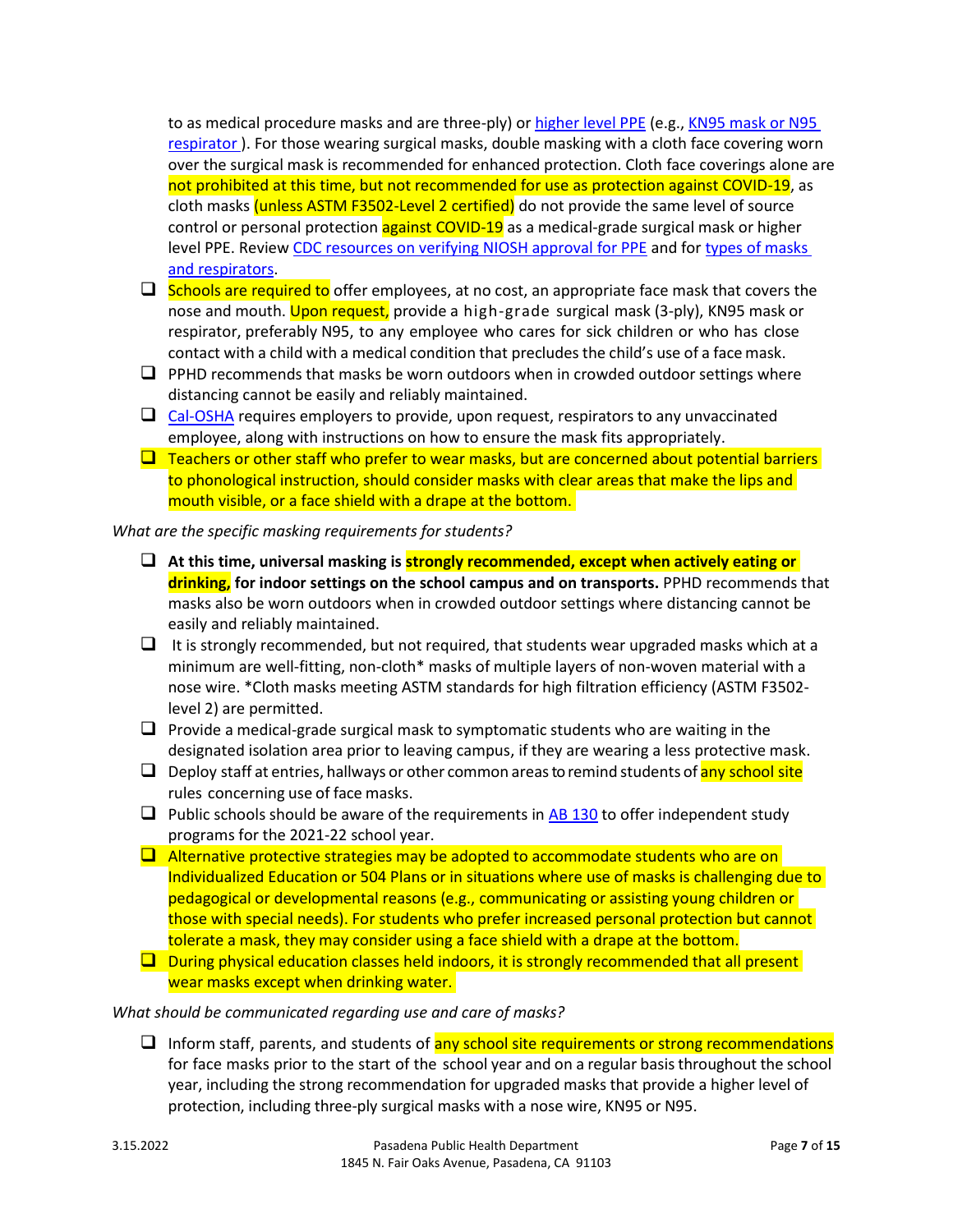- $\Box$  Consider posting signage at the entry to the school, at the entry to the school office, and throughout the school building to reinforce any school site requirements or recommendations and depict proper use of face masks.
- $\Box$  It is recommended to instruct employees who continue to mask to wash or replace their face masks daily, and **encourage** parents of children who continue to mask to ensure children have clean face masks. Encourage parents of children who continue to mask to provide a second face mask for school each day in case the one a child is wearing gets soiled.
- $\Box$  Provide instructions to employees, on-site contractors, vendors, and delivery personnel regarding any school site requirements or strong recommendations for the use of face masks when around others indoors.

# **Layers of Risk Mitigation – Testing**

- $\Box$  Develop a plan or protocol for incorporating COVID-19 testing into regular school operations
	- At a minimum, the plan should describe the strategy for ensuring access to testing for students and employees, regardless of vaccination status, who are symptomatic or have known or suspected exposure to an individual with COVID-19. Note that the current Cal/OSHA Emergency Temporary Standards [\(Cal/OSHA](https://www.dir.ca.gov/dosh/coronavirus/ETS.html) ETS) require employers to offer testing at no cost to employees during paid time for:
		- Symptomatic unvaccinated employees, regardless of whether there is a known exposure
		- **Unvaccinated employees after an exposure**
		- Vaccinated employees after an exposure if they develop symptoms
		- Unvaccinated employees in an outbreak (3 or more employee cases)
		- All employees in a major outbreak (20 or more cases)
	- At this time, it is strongly recommended that schools maintain sufficient testing capacity to test exposed students who are not fully vaccinated, and staff who are not up to date on COVID-19 vaccination at least once weekly, during the 10 days after their last exposure date. Please notify PPHD immediately if you do not have testing capacity to meet this requirement. If resources allow, schools should extend testing to include all exposed students and staff (including those who are fully vaccinated). Staff and students previously infected with SARS-CoV-2 are exempt from post-exposure testing and quarantine for 90 days following infection, as long as they remain asymptomatic. Full details on current isolation and quarantine orders are in the [PPHD Exposure Management](https://www.cityofpasadena.net/public-health/wp-content/uploads/sites/32/Exposure-management-plan.pdf?v=1641253646397)  [Plan Guidance for Schools.](https://www.cityofpasadena.net/public-health/wp-content/uploads/sites/32/Exposure-management-plan.pdf?v=1641253646397)
	- [Schools](https://schools.covid19.ca.gov/) should access testing information and resources at the state's Safe Schools for All [Hub,](https://schools.covid19.ca.gov/) including testing supplies and technical assistance with shipping, enrollment and reporting technology, training, and insurance reimbursement.
	- The plan must include that all positive testing results be reported to the Pasadena Public Health Department within one business day.
	- Please note: Screening testing is not recommended for persons who have recovered from laboratory confirmed COVID-19 within the past 90 days and are presently asymptomatic.

# **Layers of Risk Mitigation– Physical Distancing and Crowd Reduction**

PPHD recommends that measures are implemented to create physical distancing when doing so will not interfere with the full-time attendance of all enrolled students. This is especially important during times that groups of students are outside the classroom (e.g., hallway transitions) and any time masks might be removed in a group setting (e.g., lunch time, outdoor activity). For situations when physical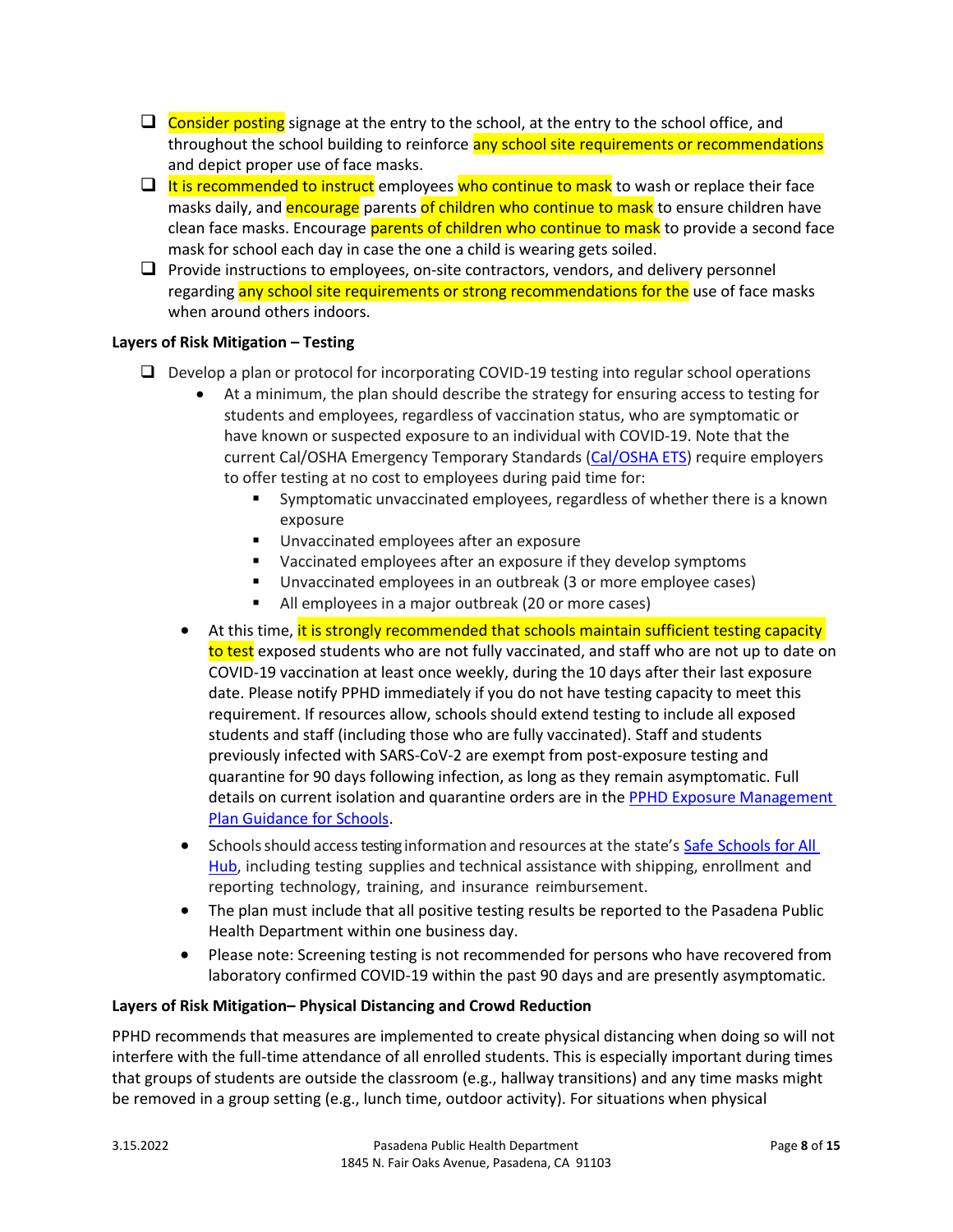distancing may not be feasible (e.g., very full classrooms), 100% mask adherence with high quality masks is strongly recommended. Recent evidence indicates that in-person instruction can occur safely without minimum physical distancing requirements when other mitigation strategies (such as masking) are implemented.

- $\Box$  Consider measures to promote physical distancing of students on school buses since many students remain unvaccinated. These measures may include (check all that apply):
	- $\Box$  Seat one child per bus seat.
	- $\Box$  Use alternating rows.
	- $\Box$  Open windows as air quality and rider safety concerns allow.
- $\Box$  Consider implementing measures to reduce crowding as students, parents or visitors enter and move through the school building. These may include (check all that apply):
	- $\Box$  Adjust schedules to avoid crowding in common spaces and when possible; allow single classrooms or small groups to move through common spaces (such as hallways and bathrooms) at a given time.
	- $\Box$  Deploy school employees in hallways to promote physical distancing and reduce loitering and crowding as students enter and proceed to classrooms.
	- $\Box$  Limit elevator capacity, if applicable, to reduce crowding. All riders are recommended to wear face masks.
	- $\Box$  Designate one-way up and one-way down stairways, and deploy school employees to monitor.
	- $\Box$  Stagger breaks between classes.
- $\Box$  Consider implementing measures that allow for recommended physical distancing within classrooms, when possible, without interfering with essential operations. These may include the following measures (check all that apply):
	- $\Box$  Arrange classroom furniture to maximize distance between students and between students and teachers. Where distancing is not feasible, consider other safety measures including the strong recommendation to wear masks indoors.
	- $\Box$  Consider maintaining an increased distance as much as possible indoors when students or staff are not masked (e.g., due to eating or drinking, napping).
	- $\Box$  Increase distance in nap or rest areas in classrooms by placing students an increased distance apart and alternating feet to head.
- $\Box$  Consider offering physical education class outdoors as much as possible and select activities that allow for physical distancing. For physical education classes that are held indoors, it is recommended that all present wear masks except when drinking water.
- $\Box$  Consider implementing school policies that promote physical distancing in locker rooms. Policies may include:
	- $\Box$  Offer access to locker rooms only when staff supervision is possible and/or stagger locker room access. Consider limiting the total time students and student athletes spend in locker rooms. For example, suggest student athletes shower at home after practice and games.
	- $\Box$  Create alternative options for storage of student clothing, books, and other items.
- $\Box$  Consider implementing measures to increase physical distancing during school meals when students will be unmasked. These may include (check all that apply):
	- $\Box$  If students line up to pick up food, tape or other markings are used to promote distance between students.
	- $\Box$  If meals take place in a cafeteria, mealtimes are staggered to reduce the number of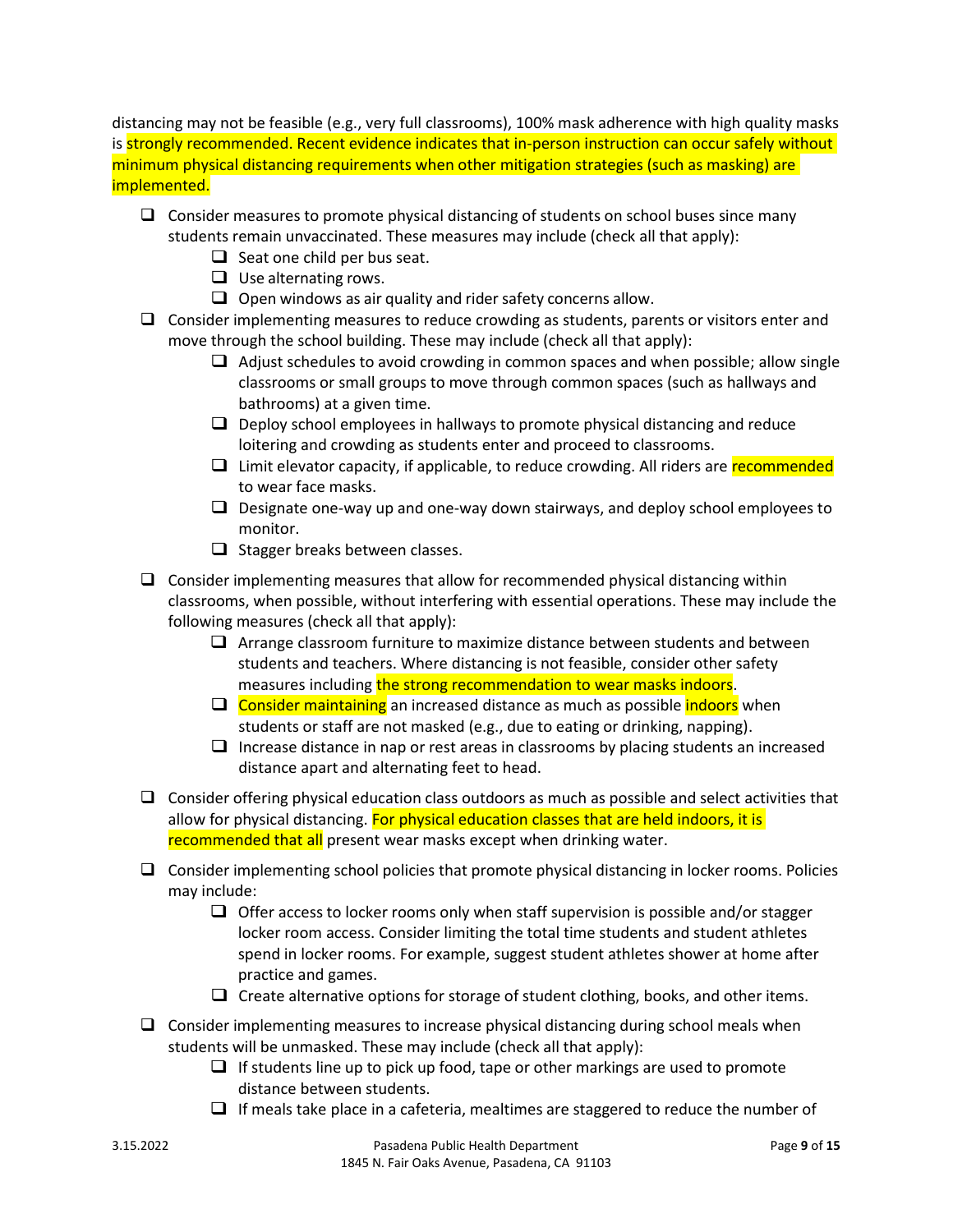groups in the cafeteria at any one time.

- $\Box$  If meals take place in a cafeteria, space between all tables and chairs has been increased to maintain distance between students while eating. Barriers may be used as an alternative when distancing is not possible.
- $\Box$  Use of school facilities for non-school purposes (community meeting or events, on-site clinic visits by people who are neither students nor staff, etc.) is permitted. Use of indoor school facilities provides more risk of contamination of indoor air and surfaces and care should be taken to avoid unnecessary exposure for regular school employees and students. Routine cleaning after use of indoor facilities by non-school groups is recommended. Use of outdoor athletic fields by non-school youth sports teams, leagues, or clubs is permitted if care is taken to avoid unnecessary exposure for regular school employees and students.
- $\Box$  Consider implementing measures to limit risk of infection due to visits by individuals other than staff and students. These may include (check all that apply):
	- $\Box$  Visitors should be registered in a visitor log that includes a visitor's name, phone number and email address in case this information is needed in the future for contact tracing purposes. If a visitor must be accompanied by another person their information should also be captured in the visitor log.
	- $\Box$  Visitors arriving at the school are strongly recommended but not required to wear a face mask at all times while indoors or outdoors at the school or on transports. It is recommended that visitors wear a mask with a higher level of protection, such as a surgical mask (three-ply medical procedure mask) or higher level PPE (such as KN95 or N95 respirator). This applies to all adults and to children 2 years of age and older. To support the safety of your employees and other visitors, a face mask should be made available to visitors who arrive without them

#### **Layers of Risk Mitigation - Symptom and Exposure Screening**

- $\Box$  Inform employees, students, and visitors not to come to campus if sick or experiencing symptoms of COVID-19.
- $\Box$  Daily symptom screenings are **strongly recommended**, and it is highly recommended they are conducted before students, visitors and staff enter the school. Screenings should include a check-in concerning symptoms consistent with possible COVID-19 and any other symptoms the individual may be experiencing. These checks can be done remotely (such as using a digital app or paper screening tool) or in-person upon arrival. A temperature check with a no-touch thermometer at entry should be included as part of the screening, if feasible, especially for visitors who may not be part of a systematic at-home screening process.
	- Students, staff, and visitors who screen positive prior to or at entry or who report symptoms at any point during the school day should be reported to the school's COVID-19 Compliance Team Lead. The COVID-19 Compliance Team Lead will determine whether the individual should be excused from the facility according to the CDPH [Decision Tree for managing confirmed or suspected COVID-19 at K](https://www.cdph.ca.gov/Programs/CID/DCDC/CDPH%20Document%20Library/COVID-19/SS4A/School_Case_Decision_Tree.pdf)–12 schools.
	- Students who screen positive are provided a surgical mask (unless they are already wearing a mask of recommended quality) and are accompanied to a pre-selected isolation space where they can remain while a determination is made on exclusion and arrangements are made for their return home, where indicated.
	- Anyone who is screened for recent exposure and reports close contact with an infected person should be managed per the PPHD [Exposure Management Plan Guidance](https://www.cityofpasadena.net/public-health/wp-content/uploads/sites/32/Exposure-management-plan.pdf?v=1628014946193)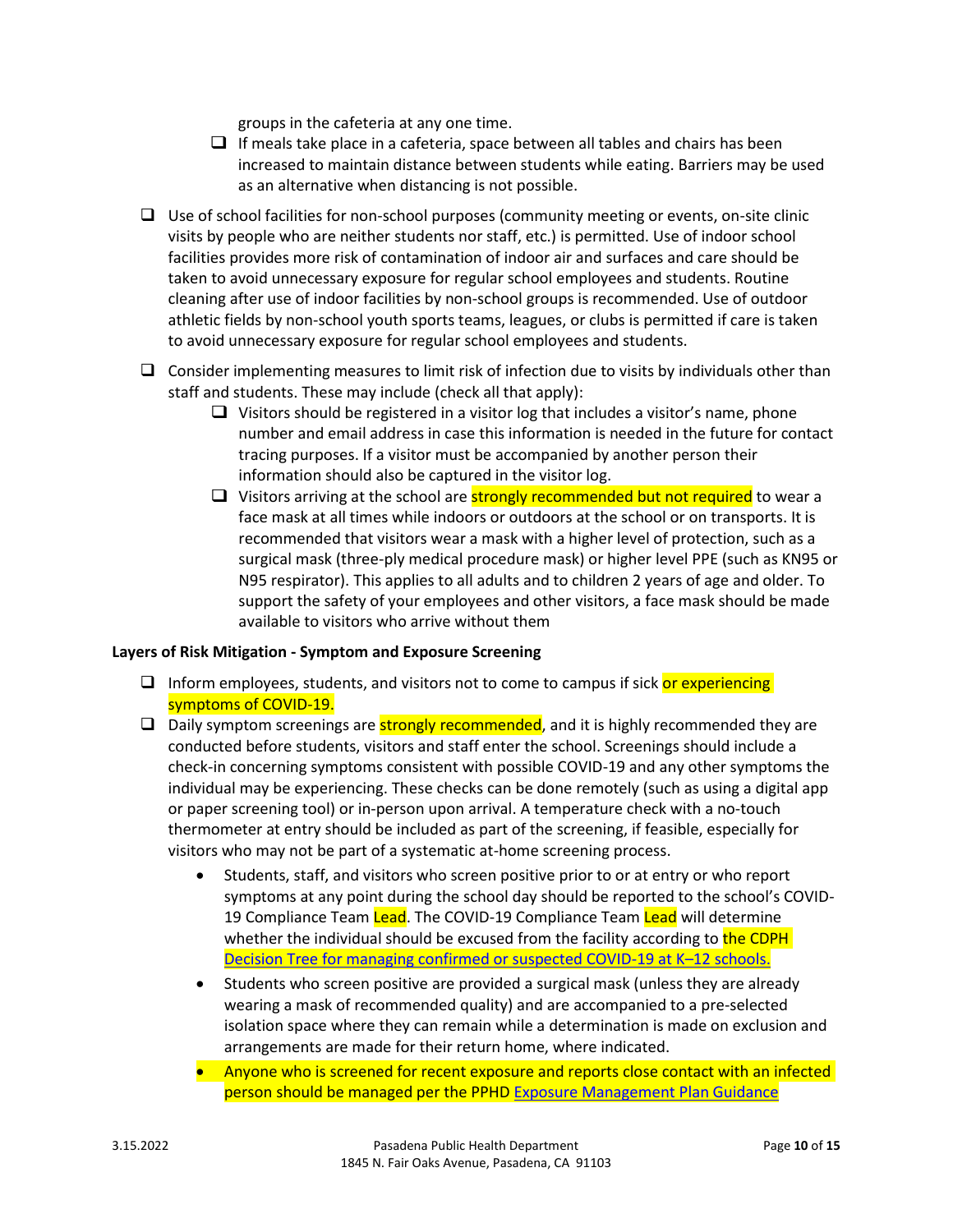## **Layers of Risk Mitigation – Maximizing Ventilation**

- $\Box$  Implementing measures to promote optimal ventilation in the school is strongly recommended. These may include (check all that apply):
	- $\Box$  Move classroom learning, meals, and activities to outdoor spaces whenever feasible and weather permitting.
	- $\Box$  Verify the school HVAC system is in good, working order. Prior to school reopening, consider having the HVAC system evaluated by an appropriate engineer familiar with the CDPH [Ventilation Guidance for Reopening Schools](https://www.cdph.ca.gov/Programs/CCDPHP/DEODC/EHLB/IAQ/CDPH%20Document%20Library/School_ventilation_and_filtration_ADA.pdf) and the American Society of Heating, Refrigerating, and Air-conditioning Engineers (ASHRAE) Guidance [for HVAC](https://www.ashrae.org/technical-resources/resources)  [Systems.](https://www.ashrae.org/technical-resources/resources)
	- $\Box$  Set HVAC systems to maximize indoor/outdoor air exchange unless outdoor conditions (e.g., recent fire, very high outside temperature, high pollen count) make this inappropriate.
	- $\Box$  Install and use portable, high-efficiency air cleaners if feasible.
	- $\Box$  Keep doors and windows open during the school day if feasible and if outdoor conditions make this appropriate. Existing fire codes requiring closure of fire-rated doors must be respected.
	- $\Box$  Upgrade HVAC filters to a higher efficiency (MERV-13 or higher rating is preferred).
	- $\Box$  Because activities in gymnasiums are often high risk and include large numbers of people, PPHD strongly recommends upgrading and improving HVAC systems to the extent possible, and maximizing ventilation with open doors/windows/fans where safe and in line with fire codes. See LA County's guide for increasing ventilation in [gymnasiums.](http://publichealth.lacounty.gov/acd/ncorona2019/docs/GymVentilationGuidance.pdf)

#### **Layers of Risk Mitigation – Hand Hygiene**

- $\Box$  Implement measures to promote frequent hand washing by staff, students, and visitors. These may include (check allthat apply):
	- $\Box$  Give students and staff frequent opportunities to wash their hands for 20 seconds. Wash hands with soap, rubbing thoroughly after application, and use paper towels (or single-use cloth towels) to dry hands thoroughly.
	- $\Box$  Schedule younger students for frequent handwashing breaks, including before and after eating, after toileting, after outdoor play, and before and after any group activity.
	- $\Box$  Instruct staff to model frequent handwashing, especially in lower grades where bathroom time is an opportunity to reinforce healthy habits and monitor proper hand washing.
	- **Provide ethyl alcohol-based (contains at least 60% ethanol) hand sanitizer to students** and staff at strategic locations throughout the school where there is no sink or portable handwashing station (in or near classrooms, rooms in which support services are provided, music and art rooms). Ethyl alcohol-based hand sanitizer is preferred and should be used in school environments. Hand sanitizers with isopropyl alcohol as the main active ingredient are not used in the school, as it is more irritating and can be absorbed through the skin.
	- $\Box$  Swallowing alcohol-based hand sanitizers can cause alcohol poisoning. Hand sanitizer should not be out in the open and should only be used with adult supervision for children under age 9. Inform faculty and staff of the risk of ingestion and that they should call Poison Control at 1-800-222-1222 if there is reason to believe that a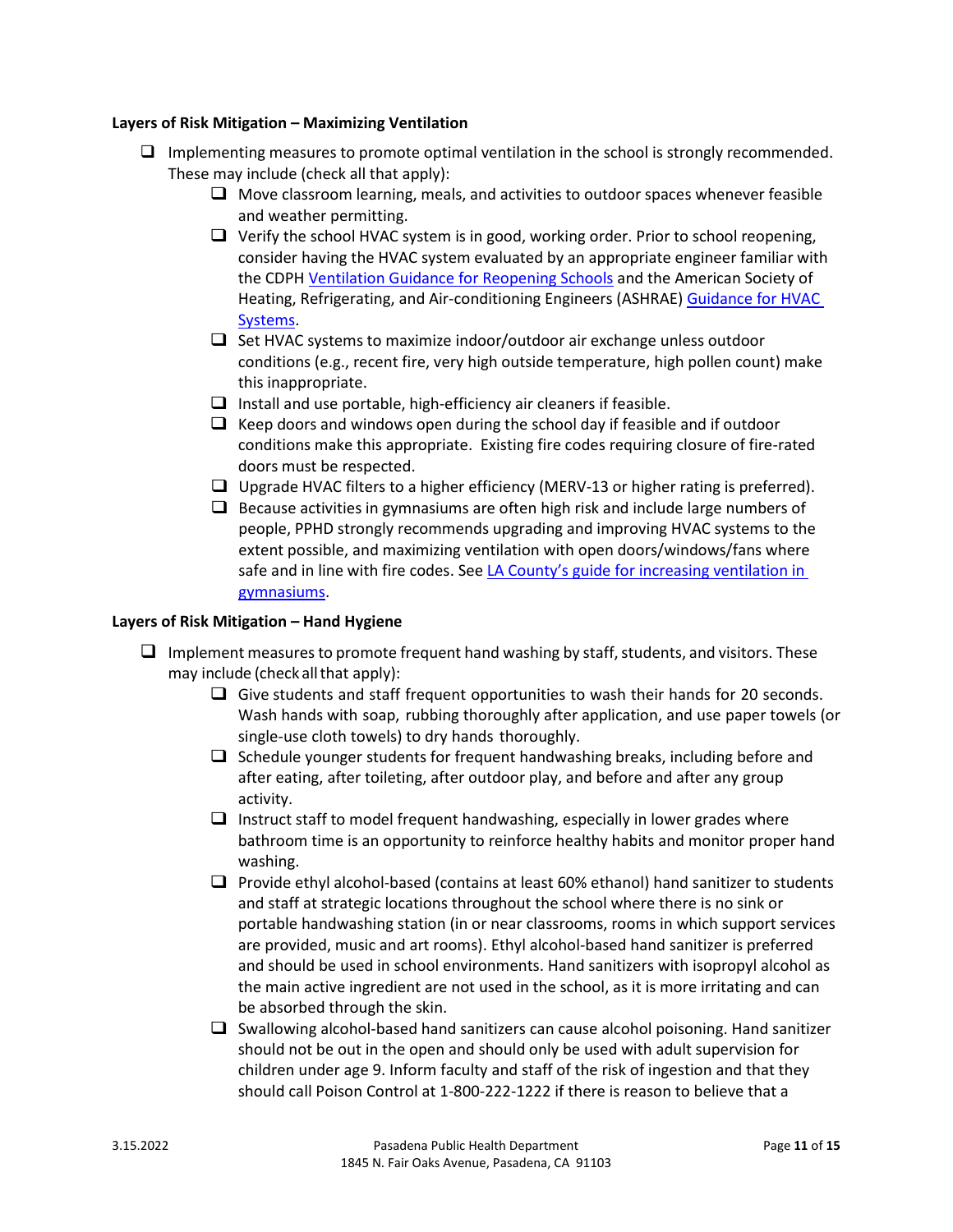student has consumed hand sanitizer.

 $\Box$  Provide hand sanitizer, soap and water, tissues and trashcans at or near the entrances, the main office reception area, other office spaces, and anywhere else inside the workplace or immediately outside where people have direct interactions.

## **Layers of Risk Mitigation – Environmental Cleaning and Disinfection**

- $\Box$  It is recommended to have measures in place to promote appropriate cleaning of space, surfaces, and objects throughout the school. These may include (check all that apply).
	- $\Box$  Establish a cleaning schedule to avoid both under and over-use of cleaning products.
	- $\Box$  Thoroughly clean buses daily, and disinfect after transporting any individual who is exhibiting symptoms of COVID-19. Equip drivers with disinfectant wipes and disposable gloves. Clean frequently touched surfaces after every completed bus route.
	- $\Box$  Clean restrooms, lobbies, break rooms and lounges, and other common areas no less than once per day during periods of operation or more frequently as needed.
	- $\Box$  Clean common areas and frequently touched objects in those areas (tables, doorknobs, light switches, countertops, handles, desks, phones, keyboards, elevator switches and buttons, touch screens, printers/copiers, grab bars, and handrails) at least daily, and more frequently as resources allow.
	- $\Box$  Consider sanitizing objects and surfaces between users where individualized alternatives are not feasible, for example, in laboratories and art rooms where some equipment may be used by multiple students.
	- $\Box$  Use cleaning products that are effective against COVID-19 (listed on the [Environmental Protection Agency \(EPA\) List N\)](https://www.epa.gov/coronavirus/about-list-n-disinfectants-coronavirus-covid-19-0), and follow product instructions. When EPA-approved disinfectants are not available, alternative disinfectants can be used (for example, 1/3 cup of bleach added to 1 gallon of water, or 70% alcohol solutions). Do not mix bleach or other cleaning and disinfection products together because doing so causes toxic fumes that may be very dangerous to breathe.
	- $\Box$  Train custodial and other staff responsible for cleaning and disinfecting surfaces on manufacturer's directions and Cal/OSHA requirements for safe use, as required by the Healthy Schools Act.
	- $\Box$  Equip custodial staff and other staff responsible for cleaning and disinfecting with appropriate personal protective equipment, including gloves, eye protection, respiratory protection and other appropriate protective equipment as required by the product.
	- $\Box$  Keep all cleaning products out of children's reach and stored in a space with restricted access.
	- $\Box$  Maximize ventilation during cleaning and disinfecting to the extent feasible. If using air conditioning, use the setting that brings in fresh air. Replace and check air filters and filtration systems to ensure optimal air quality.
	- $\Box$  Conduct enhanced cleaning and disinfection of school premises when students are not at school, with adequate time to let spaces air out before the start of the school day.

# **SPECIAL CONSIDERATIONS FOR PERFORMING ARTS**

# **Music Classes**

 Physical distancing of performers is recommended for activities without masking. It is strongly recommended that activities requiring participants to remove their face masks be done outdoors, and that participants are up to date on vaccination.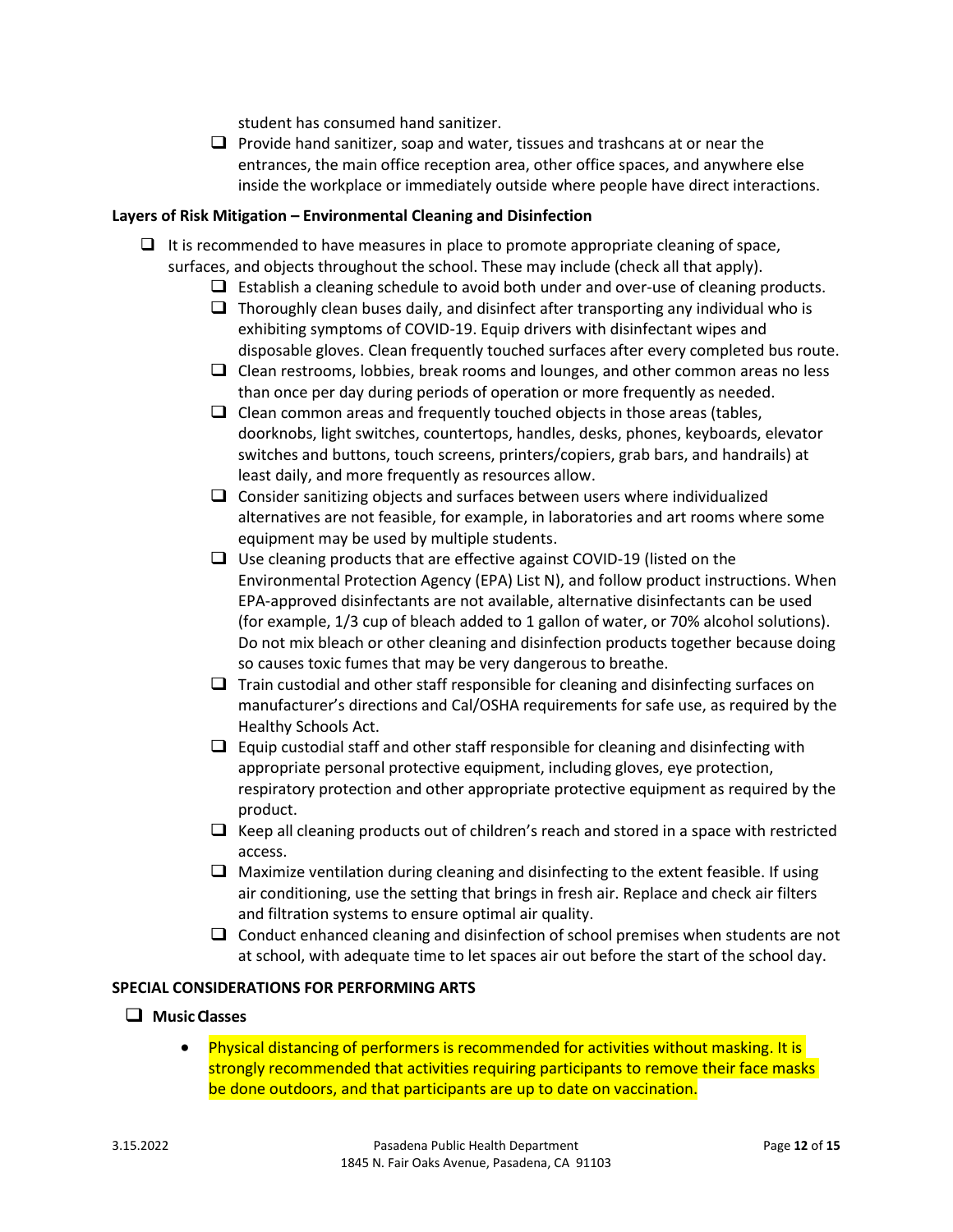- Playing of wind instruments is permitted in a group setting. It is strongly recommended that the following safety measures are adhered to:
	- o Those playing wind instruments are strongly recommended to properly wear a modified face covering that allows for direct contact with the instrument mouthpiece whenever they are playing the instrument. During periods that the students are not actively practicing or performing, they are recommended to switch to full face coverings.
	- o Instrument bell covers are strongly recommended to be used while playing of wind instruments.
	- o A minimum of 3 feet of physical distancing is strongly recommended to be maintained between any individual playing a wind instrument and all other participants, especially if performing without the use of face masks.
	- o Weekly screening testing with either PCR testing or antigen testing is strongly recommended for all individuals participating in the indoor group practice or performance if masks, bell covers, and distancing are not being implemented.
- When group instruction, practice, or performance occurs in a mix of indoor and outdoor settings, screening testing at least weekly is strongly recommended as described above for indoor settings.
- **For activities that generate more forceful expired respiratory droplets such as singing,** increased distance between individuals and engaging in these activities outside is strongly recommended. Full vaccination and boosters (if eligible) are strongly recommended. Routine testing of all members of the group at least weekly is strongly recommended if singers are vocalizing without masks and without recommended physical distancing while indoors.
- Use disposable absorbent pads or other receptacles, where possible, to catch the contents of spit valves or water keys; discard or clean properly after use.

# **Theater Classes**

- It is strongly recommended that students and instructors in theater classes wear face masks at all times while indoors. It is recommended that there be increased physical distance if the participants are enunciating or not wearing face masks.
- Routine testing at least weekly is strongly recommended for all participants if masks are not used and physical distancing is not maintained while practicing or rehearsing indoors.
- Clean dressing rooms, green rooms, and production areas using a disinfectant from the [Environmental Protection Agency \(EPA\) List N.](https://www.epa.gov/coronavirus/about-list-n-disinfectants-coronavirus-covid-19-0)
- Consider holding virtual or outdoor rehearsals and performances.

# **Dance Classes**

- $\bullet$  It is strongly recommended that students and instructors wear face masks at all times while indoors, as practicable.
- For activitiesthat generate a greater volume ofrespiratory dropletssuchas heavy exertion, increasing the distance between individuals and limiting such activities to outdoor space is strongly recommended.
- Routine screening testing at least weekly is strongly recommended for all participants if masks are not used and physical distancing is not maintained during indoor activity.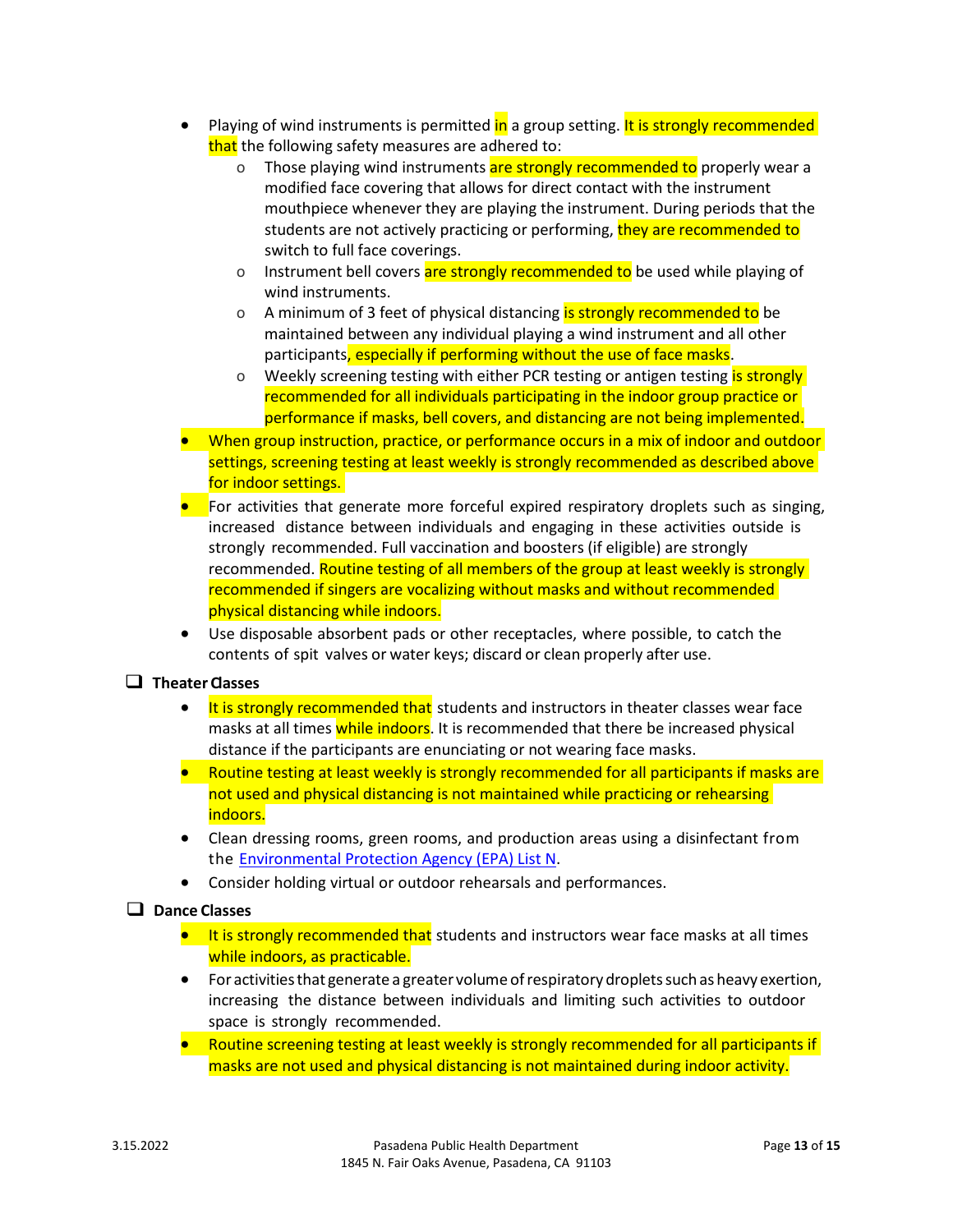# $\Box$  Music Recording

- Singing in sound booths/recording booths is permitted. Increased distance between singers and from all others in the booth and/or utilization of face masks is strongly recommended due to the large amount of respiratory droplets released into a relatively small, confined indoorspace.
- Playing of wind instruments inside a sound booth with others present in the booth is permitted. Refer to the section above for recommendations on improving safety and mitigation risk when wind instruments are played. (See section on music classes).
- Other group instrumental music may be recorded using a sound booth; however, a minimum of 3 feet of physical distance is strongly recommended to be maintained between all musicians at all times and masks are **strongly recommended** as for all other indoor spaces.
- Before the booth is used by another musician or group of musicians, the booth should be well ventilated (consider use of an air purifying device) to promote full air exchange and shared equipment (e.g., microphones) should be sanitized.

# **Performances**

- Any performances should follow th[e Best Practices for Large Events r](https://www.cityofpasadena.net/covid-19/reopening-businesses/#large-events)ecommendations to reduce the risk of spreading COVID-19. If a performance or event is a Mega Event (defined as more than 1,000 attendees in an indoor venue, or 10,000 attendees outdoors) then the [Orders for Mega Events](https://www.cityofpasadena.net/covid-19/#health-orders) must be followed.
- Note that for all performances in TK-12 schools or other supervised youth settings, use of masksin indoor spaces by all persons present, including performers during the performance, regardless of vaccination status is strongly recommended. If performers do not wear face masks, physical distancing and up to date vaccination of performers is recommended. It is strongly recommended that spectators also wear masks. For performances where wearing a mask is not feasible, it is strongly recommended that all performers and stage crew with close contact to performers be up to date on vaccination and tested at least weekly, beginning no more than 72 hours before the first gathering of the production ensemble and continuing until the end of the performance schedule.

# **COMMUNICATION WITH SCHOOL COMMUNITY**

- $\Box$  Information should be sent to parents and students prior to the start of school concerning school policies related to (check all that apply):
	- $\Box$  Any requirements or recommendations pertaining to vaccination.
	- $\Box$  Isolation and quarantine policies as they apply to students who have symptoms or may have been exposed to COVID-19.
	- $\Box$  Options for COVID-19 testing if the student or a family member has symptoms or has been exposed to COVID-19.
	- $\Box$  Who to contact at the school if student has symptoms or may have been exposed.
	- $\Box$  How to conduct a symptom check before student leaves home.
	- $\Box$  School policy for use of face masks, including either a strong recommendation or requirement, as determined by the school.
	- $\Box$  Importance of student compliance with any physical distancing and infection control policies in place.
	- $\Box$  Changes in academic and extracurricular programming in order to reduce risk.